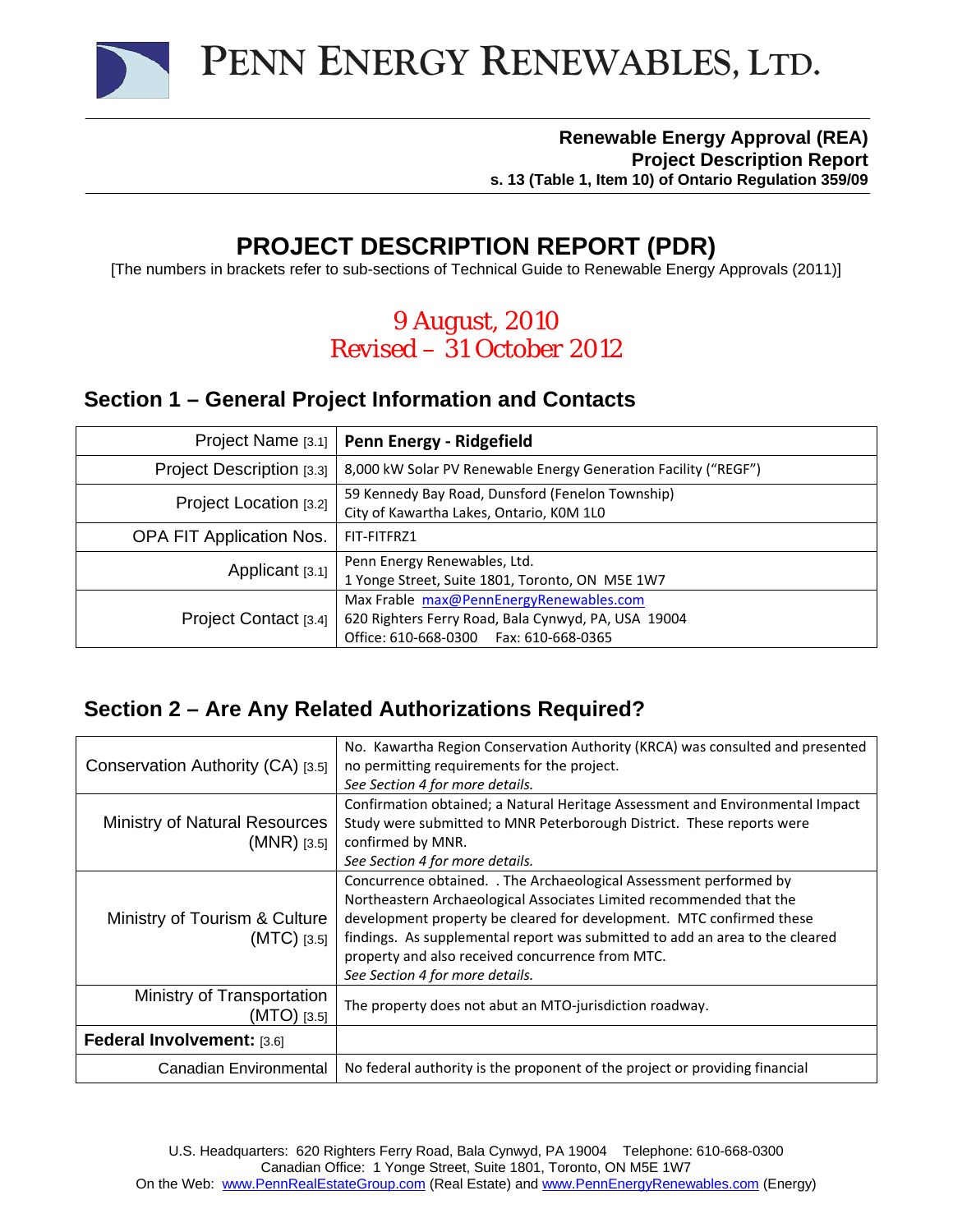| Assessment Agency (CEAA)                                                                                                                                                                                                                         | assistance to the proponent; no federal lands are being sold, leased or otherwise<br>disposed; no requirement for a federal permit, license or other approval is<br>anticipated.                                                                                           |
|--------------------------------------------------------------------------------------------------------------------------------------------------------------------------------------------------------------------------------------------------|----------------------------------------------------------------------------------------------------------------------------------------------------------------------------------------------------------------------------------------------------------------------------|
| Pending or Decided Federal<br>Environmental Assessments (EA)                                                                                                                                                                                     | No known Federal EA regimes exist related to this site.                                                                                                                                                                                                                    |
| Fisheries & Oceans Canada (DFO)<br>Fish and Fish Habitat impacts requiring<br>review beyond local CA; Fisheries Act<br>authorization; or under jurisdiction of<br>Canadian Environmental Assessment Act<br>(CEAA), or Species at Risk Act (SARA) | No. There are no water bodies located within the project location or within 120m.                                                                                                                                                                                          |
| Environment Canada<br>Migratory Birds and/or Habitat                                                                                                                                                                                             | No negative impact to migratory birds and/or their habitat is anticipated.<br>See Section 4 for more details.                                                                                                                                                              |
| Parks Canada<br>Federal Lands owned by Parks Canada                                                                                                                                                                                              | The REGF does not occur on or over federal land owned by Parks Canada. It does<br>not appear that there are any national parks, reserves, historic sites, historic canals<br>or national marine conservation areas nearby that will be negatively impacted by<br>the REGF. |
| Natural Resources Canada<br>(NRCan) Funding assistance                                                                                                                                                                                           | No funding is being sought from NRCan for this project.                                                                                                                                                                                                                    |

# **Section 3 – Specific Project Information**

| Facility Class [3.3]                                                                                                                                                                                                                                                                                   | Class 3 Solar PV (Ground-mounted, >10 kW)                                                                                                                                                                                                                                                                                                                                                                                                                                                                                                                                                                                                                                                                                                                                                                                                                                                                                                                                                                                                                                                                                                                                                                                                                                  |
|--------------------------------------------------------------------------------------------------------------------------------------------------------------------------------------------------------------------------------------------------------------------------------------------------------|----------------------------------------------------------------------------------------------------------------------------------------------------------------------------------------------------------------------------------------------------------------------------------------------------------------------------------------------------------------------------------------------------------------------------------------------------------------------------------------------------------------------------------------------------------------------------------------------------------------------------------------------------------------------------------------------------------------------------------------------------------------------------------------------------------------------------------------------------------------------------------------------------------------------------------------------------------------------------------------------------------------------------------------------------------------------------------------------------------------------------------------------------------------------------------------------------------------------------------------------------------------------------|
| Nameplate Capacity [4.1]                                                                                                                                                                                                                                                                               | <b>8,000 kW</b> (AC, peak)                                                                                                                                                                                                                                                                                                                                                                                                                                                                                                                                                                                                                                                                                                                                                                                                                                                                                                                                                                                                                                                                                                                                                                                                                                                 |
| Energy/Fuel Sources [3.3]                                                                                                                                                                                                                                                                              | The Sun (No fuel or raw material is required; no by-products, waste or pollution<br>are generated during the process.)                                                                                                                                                                                                                                                                                                                                                                                                                                                                                                                                                                                                                                                                                                                                                                                                                                                                                                                                                                                                                                                                                                                                                     |
| <b>Electricity Generation</b><br>Components [4.1]<br>Since supplier contracts remain to be<br>finalized, this information is subject to<br>change. We anticipate components will not<br>substantially differ from those listed herein.<br>$[1 \text{ mW (AC)} = \text{approx. } 5,500 \text{ panels}]$ | A single photovoltaic (PV) module is approximately 1m x 1.65m and consists of<br>numerous crystalline-silicon cells arranged in a grid and laminated between<br>electrodes and enclosed within a glass and aluminum frame. Modules are<br>grouped into <b>arrays</b> which are aligned in east-west rows; the rows are separated<br>by access aisles, approximately 5 meters in width. The <b>array field</b> ("project area")<br>for this site will consist of approximately 44,000 PV modules and will include 8 or<br>more modular <i>collection houses</i> that will contain inverters and transformers.<br>Power generated by PV modules is low-voltage, direct current (DC) and will be<br>collected and converted into alternating current (AC) by <i>inverters</i> located inside<br>the collection houses throughout the array field. The AC power flows through one<br>or more <i>transformers</i> to increase its voltage to match the local electricity<br>distribution system (typically 44 kV or 27.6 kV). Metering and safety equipment is<br>required and allows the distribution/transmission operators to remotely control<br>the power grid interconnection to ensure safe and reliable operation - especially<br>during power outages and disruptions. |
| <b>Associated Facilities/Equipment</b><br>[4.1]                                                                                                                                                                                                                                                        | The entire project area will be enclosed with a security/safety fence; a perimeter<br>driveway will be located adjacent to (inside) the fence; additional driveways will<br>pass through the array field and provide access to the collection houses. Electrical<br>collection and distribution lines will consist of underground and/or overhead lines<br>and will connect to the power grid at a nearby distribution line.                                                                                                                                                                                                                                                                                                                                                                                                                                                                                                                                                                                                                                                                                                                                                                                                                                               |
|                                                                                                                                                                                                                                                                                                        | No new utility services are anticipated at this time.                                                                                                                                                                                                                                                                                                                                                                                                                                                                                                                                                                                                                                                                                                                                                                                                                                                                                                                                                                                                                                                                                                                                                                                                                      |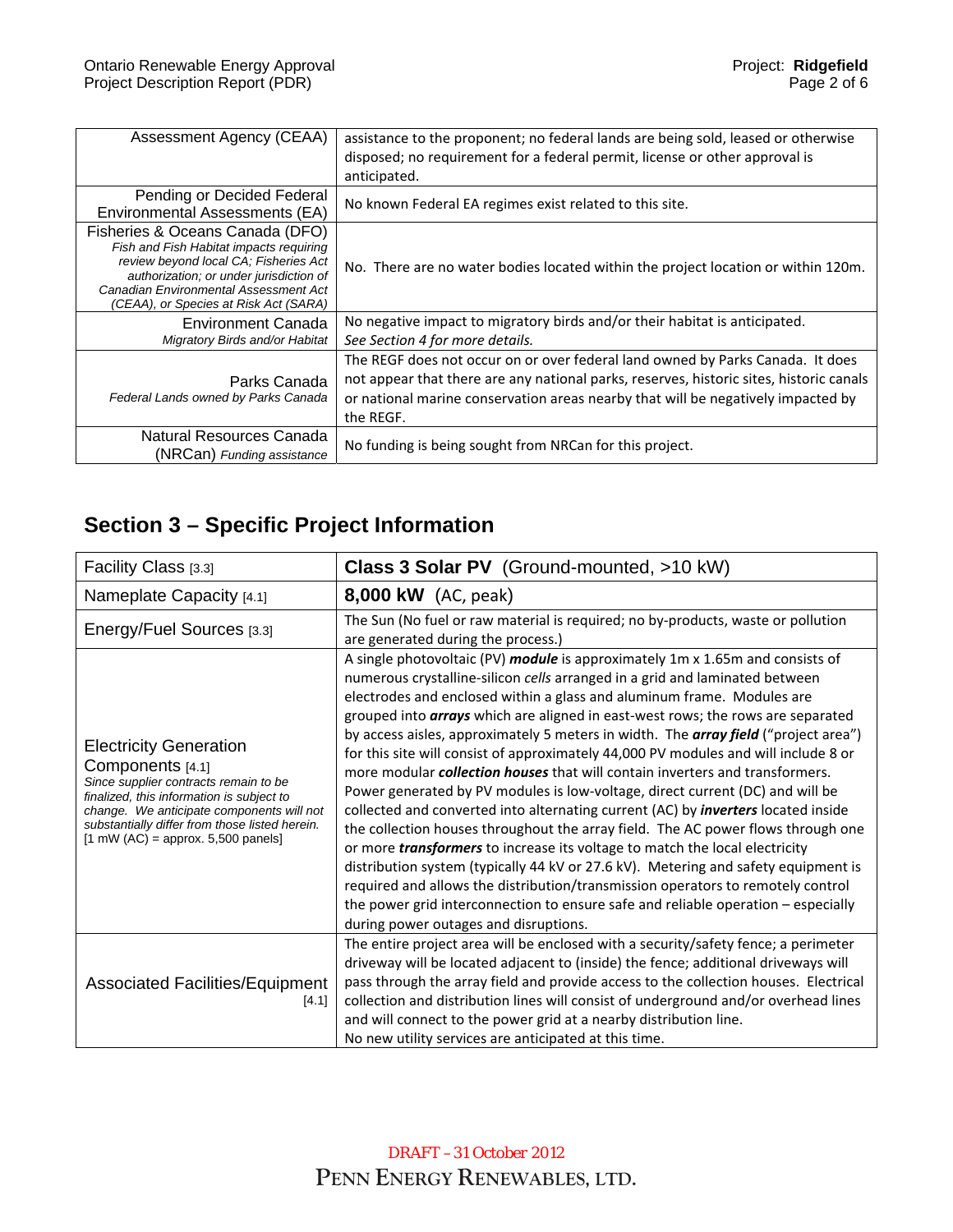| <b>Project Activities:</b> [4.2]                                                                                                                         |                                                                                                                                                                                                                                                                                                                                                                                                                                                                                                                                                                                                                                                                                                                                                                                                                                                                                                                                                                                                                                                                                                                                                                                                                                                                                                                                                                                                                                                                                                                                                                                                                                                                                                                                                                                                                                                                                                                                                                                                                                                                                                                                           |
|----------------------------------------------------------------------------------------------------------------------------------------------------------|-------------------------------------------------------------------------------------------------------------------------------------------------------------------------------------------------------------------------------------------------------------------------------------------------------------------------------------------------------------------------------------------------------------------------------------------------------------------------------------------------------------------------------------------------------------------------------------------------------------------------------------------------------------------------------------------------------------------------------------------------------------------------------------------------------------------------------------------------------------------------------------------------------------------------------------------------------------------------------------------------------------------------------------------------------------------------------------------------------------------------------------------------------------------------------------------------------------------------------------------------------------------------------------------------------------------------------------------------------------------------------------------------------------------------------------------------------------------------------------------------------------------------------------------------------------------------------------------------------------------------------------------------------------------------------------------------------------------------------------------------------------------------------------------------------------------------------------------------------------------------------------------------------------------------------------------------------------------------------------------------------------------------------------------------------------------------------------------------------------------------------------------|
| Describe any regulated activities<br>(construction, installation, use,<br>operation, changing and retiring)                                              | The solar module arrays will be mounted on a series of metal framing elements<br>that are sloped (facing south) to optimize exposure to the sun (maximum height is<br>approximately 4 meters above the ground). The foundation system consists of<br>similar framing elements that are driven, screwed, or cored-and-grouted into the<br>ground (depending upon existing soil conditions). As mentioned above, a<br>driveway surrounds the project area and provides access throughout the array<br>field and to all the collection houses. (Only minor re-grading is anticipated.)<br>Indigenous grasses/groundcover will grow beneath and between the rows of solar<br>arrays, which will minimize erosion and enhance infiltration of precipitation into<br>the soil. Because there are gaps between the modules as well as wide spacing<br>between the arrays, little (if any) impact to the existing natural storm-water<br>drainage is anticipated.<br>Besides construction of driveways, installation of panels, framing, foundations and<br>the collection houses, the remaining work is mostly electrical (collection lines,<br>inverters, transformers, etc.).<br>Once construction & installation is complete (including testing and commercial<br>operation initiation), regular light maintenance is required. Site visits will be<br>conducted for minor site maintenance and inspection of electrical and non-<br>electrical components. Additional visits will occur as necessary (e.g. to replace<br>panels, wiring or other components).<br>One extremely beneficial characteristic of this project is the installed components<br>have almost no long-term or permanent impact on the site. In fact, they can all be<br>removed after the solar panels have fulfilled their life-expectancy (20-30 years)<br>and the site can virtually be returned to its natural state - very much as it exists<br>today. This means the site could again be utilized for agricultural purposes or any<br>other use deemed appropriate at that time. (Very little evidence, if any, that a<br>solar farm ever existed would remain.) |
| Describe facility phases and timing /<br>scheduling of each phase (e.g. time of<br>year, frequency and duration)                                         | Entire REGF will be constructed & installed in one phase; anticipated duration is<br>approximately 6 months and will likely commence in Spring or Summer.                                                                                                                                                                                                                                                                                                                                                                                                                                                                                                                                                                                                                                                                                                                                                                                                                                                                                                                                                                                                                                                                                                                                                                                                                                                                                                                                                                                                                                                                                                                                                                                                                                                                                                                                                                                                                                                                                                                                                                                 |
| Identify the nature of any solid, liquid or<br>gaseous wastes, air and noise<br>emissions likely to be generated;<br>describe plans to manage any wastes | No solid, liquid, gaseous wastes or air emissions will be generated by the REGF.<br>Minimal noise will be emitted from electrical conversion equipment (inverters and<br>transformers), and an acoustic assessment will be conducted according to REA<br>requirements in O.Reg. 359/09.                                                                                                                                                                                                                                                                                                                                                                                                                                                                                                                                                                                                                                                                                                                                                                                                                                                                                                                                                                                                                                                                                                                                                                                                                                                                                                                                                                                                                                                                                                                                                                                                                                                                                                                                                                                                                                                   |
| Describe disposal procedures for any<br>toxic or hazardous materials to be<br>used or byproducts to be generated                                         | No toxic or hazardous materials will be used or generated, so disposal procedures<br>are unnecessary.                                                                                                                                                                                                                                                                                                                                                                                                                                                                                                                                                                                                                                                                                                                                                                                                                                                                                                                                                                                                                                                                                                                                                                                                                                                                                                                                                                                                                                                                                                                                                                                                                                                                                                                                                                                                                                                                                                                                                                                                                                     |
| Describe sewage and stormwater<br>management                                                                                                             | No sewage will be generated.<br>The project will have only minimal impacts to the site and therefore minimal<br>impacts upon the flow of stormwater. The solar arrays can usually follow existing<br>grades. The only point of contact between each array of solar panels and the<br>earth are the posts upon which the arrays are mounted. Other site improvements<br>are minimal (collection house foundation pads, service driveway, etc.). There<br>should be virtually no change to the way that water flows on the site.                                                                                                                                                                                                                                                                                                                                                                                                                                                                                                                                                                                                                                                                                                                                                                                                                                                                                                                                                                                                                                                                                                                                                                                                                                                                                                                                                                                                                                                                                                                                                                                                            |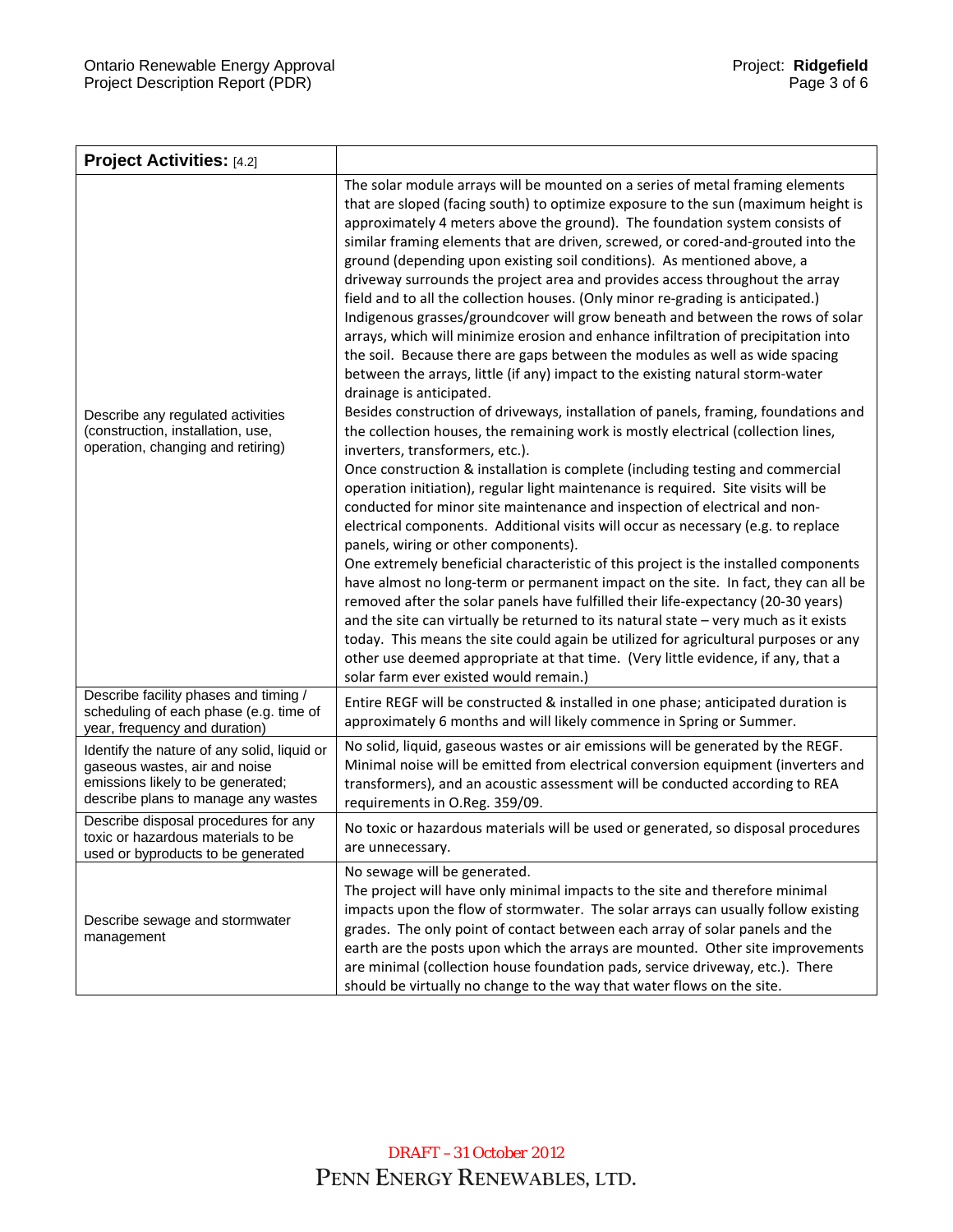| Describe any water-taking activity | Penn will utilize an existing well onsite for water necessary during construction<br>activity and equipment cleaning. Use is not expected to exceed 30,240 litres per<br>day at a seldom reached peak usage level. According to a Hydrogeological Impact<br>Statement prepared by Levac Robichaud Leclerc Associates Ltd, dated February<br>2012, "the proposed water taking operation described above is expected to have<br>no significant impacts on the local hydrogeological regime, including interference<br>with neighbouring wells (dug or drilled), and land uses as well as any local surface<br>water features.". |
|------------------------------------|-------------------------------------------------------------------------------------------------------------------------------------------------------------------------------------------------------------------------------------------------------------------------------------------------------------------------------------------------------------------------------------------------------------------------------------------------------------------------------------------------------------------------------------------------------------------------------------------------------------------------------|
| Land Ownership [4.4]               | REGF site is privately owned (no Crown or Federal lands involved)                                                                                                                                                                                                                                                                                                                                                                                                                                                                                                                                                             |
| Legal description [4.4]            | E 1/2 LT 5 CON 10 FENELON EXCEPT PT 1, 57R5407; S/T INTEREST IN R310903;<br><b>KAWARTHA LAKES</b>                                                                                                                                                                                                                                                                                                                                                                                                                                                                                                                             |

# **Section 4 – Potential (Negative) Environmental Effects**

| Cultural Heritage &<br>Archeological (MTC) [5.1]                                            | The REGF is not located on a "protected property" as described in the Table to       |
|---------------------------------------------------------------------------------------------|--------------------------------------------------------------------------------------|
|                                                                                             | Section 19 of O. Reg. 359/09. There are no known archeological or heritage           |
|                                                                                             | resources at the REGF site, and REGF does not appear to abut any "protected          |
|                                                                                             | properties.". These archaeological findings have been submitted to the MTC who       |
|                                                                                             | concurred with the findings. Both archeological and built heritage findings will be  |
|                                                                                             | included in the complete REA application to the Ministry of the Environment.         |
|                                                                                             | REGF is not located within 120m of a Provincial Park or Conservation Reserve;        |
|                                                                                             | City of Kawartha Lake's Township's 2010 draft Official Plan indicates a rural land   |
|                                                                                             | use designation.                                                                     |
|                                                                                             | REGF is not within 50m of ANSI-earth science. Natural features found onsite by an    |
|                                                                                             | NHA report and Environmental Impact Study completed by Bowfin Environmental          |
|                                                                                             | Consulting. found one possible natural feature within the project location and       |
| Natural Heritage (MNR) [5.2]<br>Woodlots, valleylands, wildlife habitat,                    | three significant natural features within 120m. Within the project location is       |
| provincial parks, conservation areas &                                                      | possible Reptile Hibernacula (to be confirmed by 2013 surveys). Within 120m are      |
| reserves, flora/fauna species of concern &                                                  | generalized significant wildlife habitat along the north, east and west, wetlands to |
| habitat, protected natural areas (e.g. ANSI),<br>and locally important or valued ecosystems | the north and east and woodlands to the north, east and west. Possible turtle        |
| or vegetationwithin 300m of RE project                                                      | nesting and wintering and amphibian breeding habitat are also located within         |
|                                                                                             | 120m. Mitigation measures to avoid impact to these features are details in the       |
|                                                                                             | Environmental Impact Study, Construction Plan Report and Design and Operations       |
|                                                                                             | Report (Environmental Effects Monitoring Plan). Additional surveys to confirm        |
|                                                                                             | absence/presence of reptile hibernacula, turtle wintering and nesting and            |
|                                                                                             | amphibian breeding habitat (woodland) will be confirmed by 2013 surveys.             |
|                                                                                             | A water assessment has been prepared by Bowfin Environmental. There are no           |
|                                                                                             | features meeting the definition of water bodies located on or within 120m of the     |
| Water Bodies (CA, MNR) [5.3]                                                                | project location. There are no lake trout lakes on or within 300m of the project     |
|                                                                                             |                                                                                      |
|                                                                                             | location. A Water Bodies Report is not required.                                     |
| Air, Odour, Dust [5.4]                                                                      | No odors or dust emissions are produced from the solar power generation              |
|                                                                                             | process.                                                                             |
| Noise [5.5]                                                                                 | Minimal sound is emitted by the solar power generation process. The panels,          |
|                                                                                             | racking and wiring - which comprise the majority of the REGF - produce virtually     |
|                                                                                             | no sound. The inverter and transformer, however, do produce some noise - which       |
|                                                                                             | will be studied in accordance with O.Reg. 359/09. It is anticipated that the         |
|                                                                                             | prescribed noise limits will be adhered to via careful siting of the suspect         |
|                                                                                             | equipment adequately distanced from any receptors.                                   |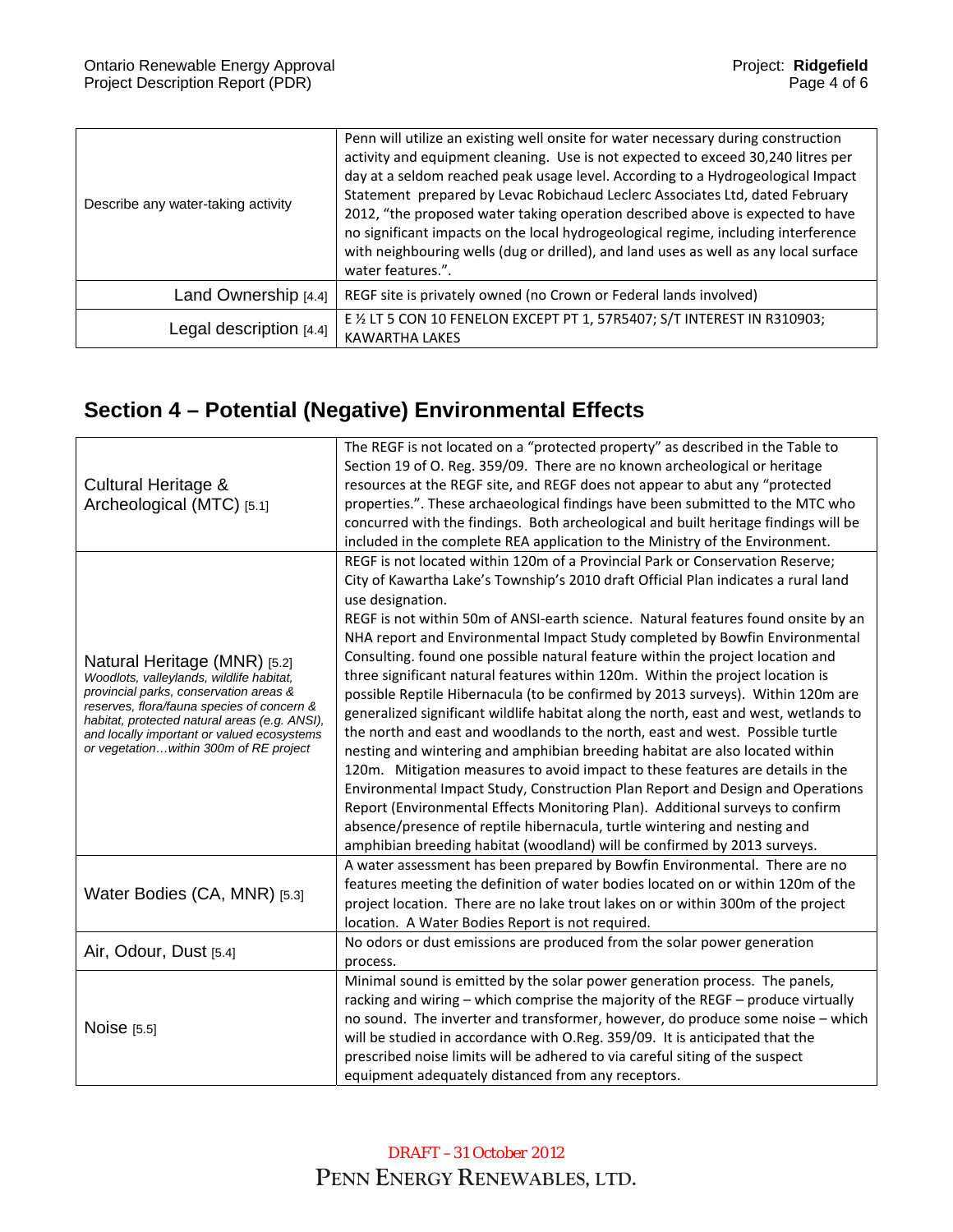| Land Uses $[5.6]$<br>(past & present; onsite & nearby)                                                      | To the North is Snug Harbor Road and across the street from the road is<br>undeveloped forested land. To the east is Kennedy Bay road. To the west and<br>south are a small number of home with mostly undeveloped grass lands. The<br>current site has been used in the past, for haying and cattle grazing.                                                                |
|-------------------------------------------------------------------------------------------------------------|------------------------------------------------------------------------------------------------------------------------------------------------------------------------------------------------------------------------------------------------------------------------------------------------------------------------------------------------------------------------------|
| Provincial & Local Infrastructure<br>$[5.6]$                                                                | No negative environmental effect is anticipated on provincial and local services<br>and infrastructure. The REGF will likely require no new utility services.<br>While there will be a temporary increase of truck traffic on local roads during the<br>few months of construction, there will be almost no traffic generated by this REGF<br>once construction is complete. |
| Livestock Impacts [5.6]                                                                                     | Per Ontario Energy Board standards, the project perimeter will be fences limiting<br>potential for livestock to enter the facility                                                                                                                                                                                                                                           |
| Public Health & Safety [5.8]                                                                                | No negative environmental effect on public health and safety is anticipated. In<br>fact, there are numerous benefits provided by generating solar power, which is<br>why the provincial government is encouraging it. The facility will be surrounded by<br>a fence for safety and security.                                                                                 |
| Provincial Plan Areas [5.9]<br>(Greenbelt, Oak Ridge Moraine, Niagara<br>Escarpment, Lake Simcoe Watershed) | Not Applicable, since project is not within any known PPA.                                                                                                                                                                                                                                                                                                                   |